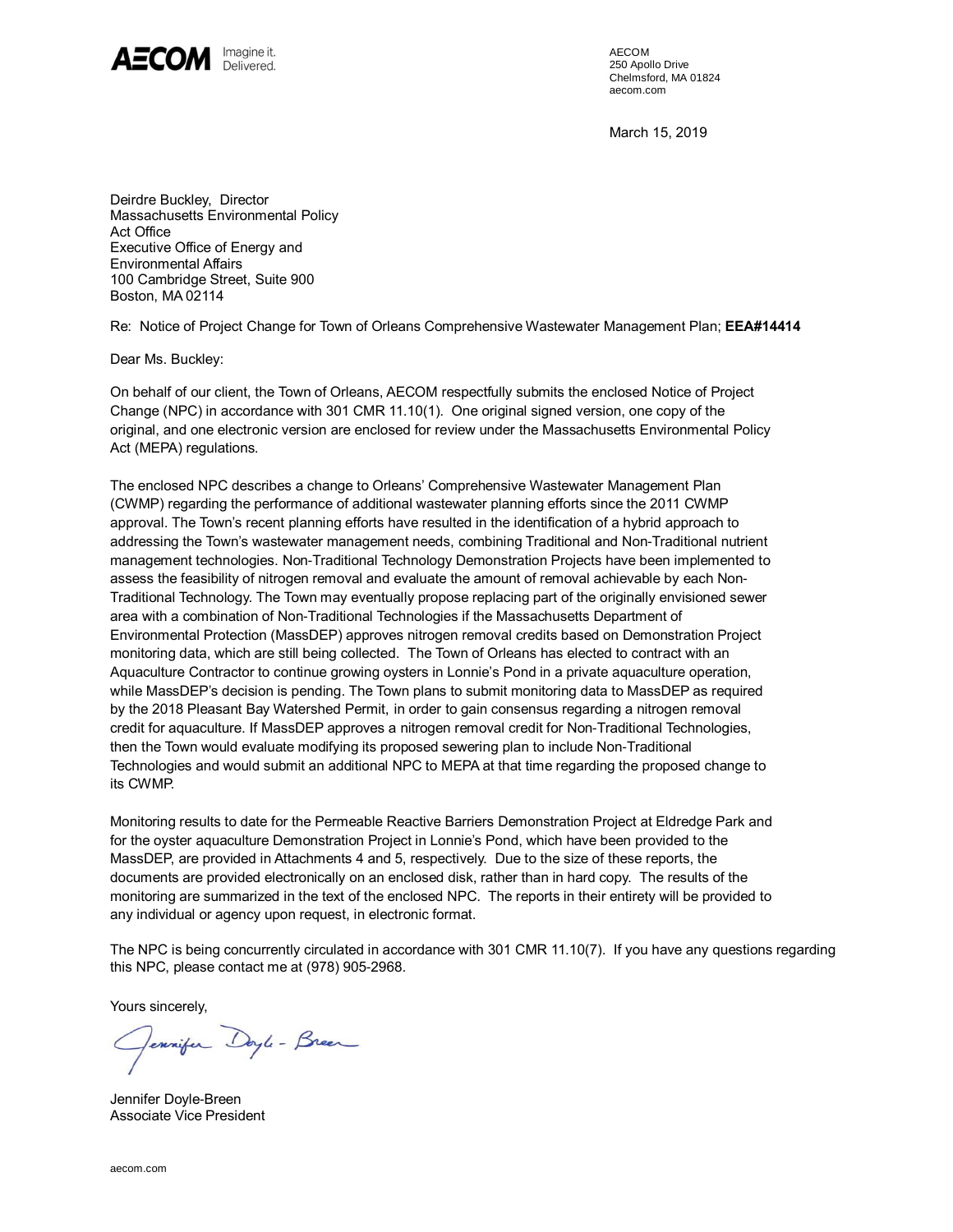

AECOM

T: 9789052968

E: jennifer.doyle-[breen@aecom.com](mailto:jennifer.doyle-breen@aecom.com)

Enclosure

cc: John Kelly, Town of Orleans George Meservey, Town of Orleans Thomas Parece, AECOM NPC Distribution List (see Attachment 5 of NPC)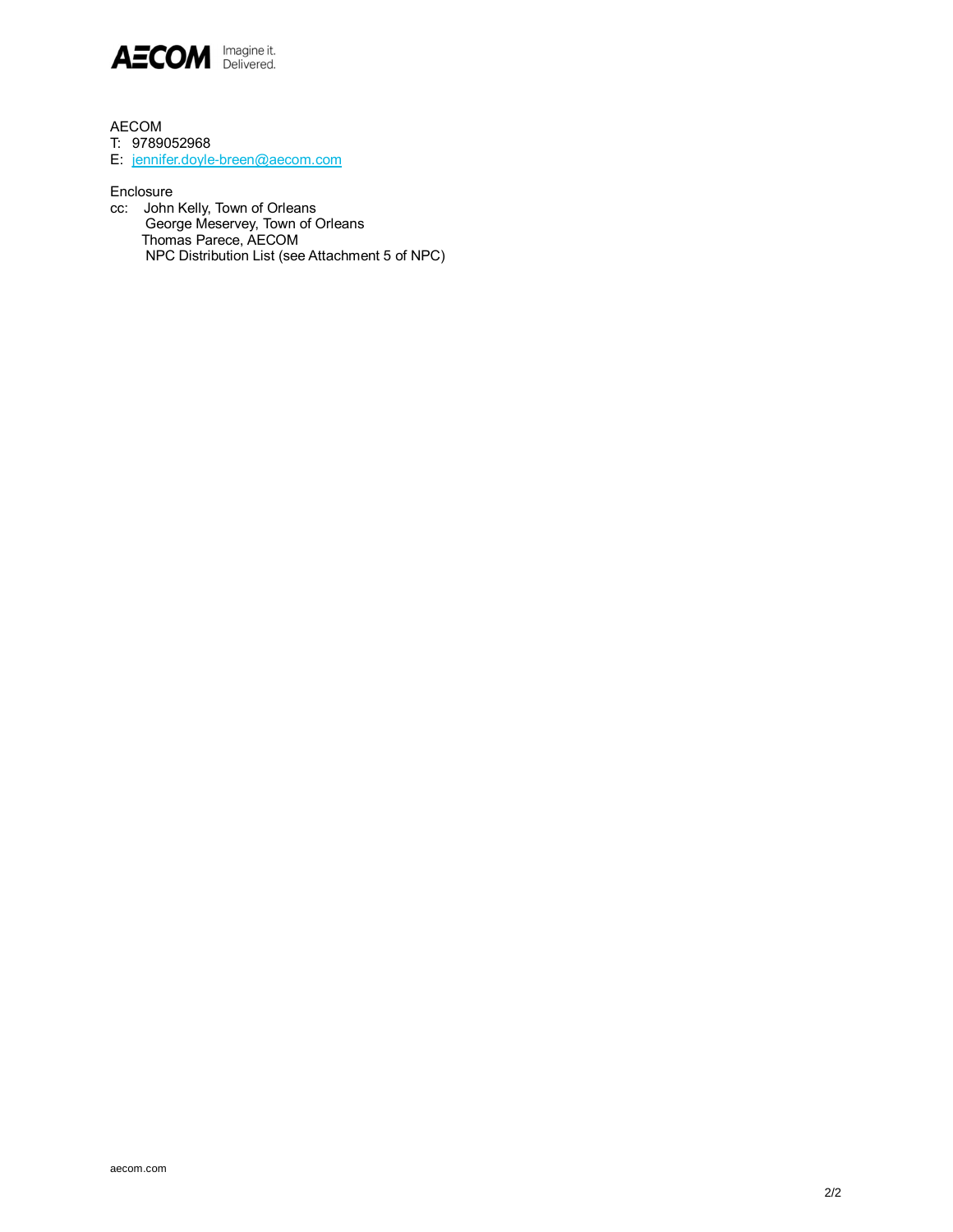# NOTICE OF PROJECT CHANGE

# **Town of Orleans Comprehensive Wastewater Management Plan (CWMP) Non-Traditional Technologies for Nitrogen Removal**

Submitted to: **Executive Office of Energy and Environmental Affairs Massachusetts Environmental Policy Act Office**

Prepared for: **Town of Orleans**

**March 2019**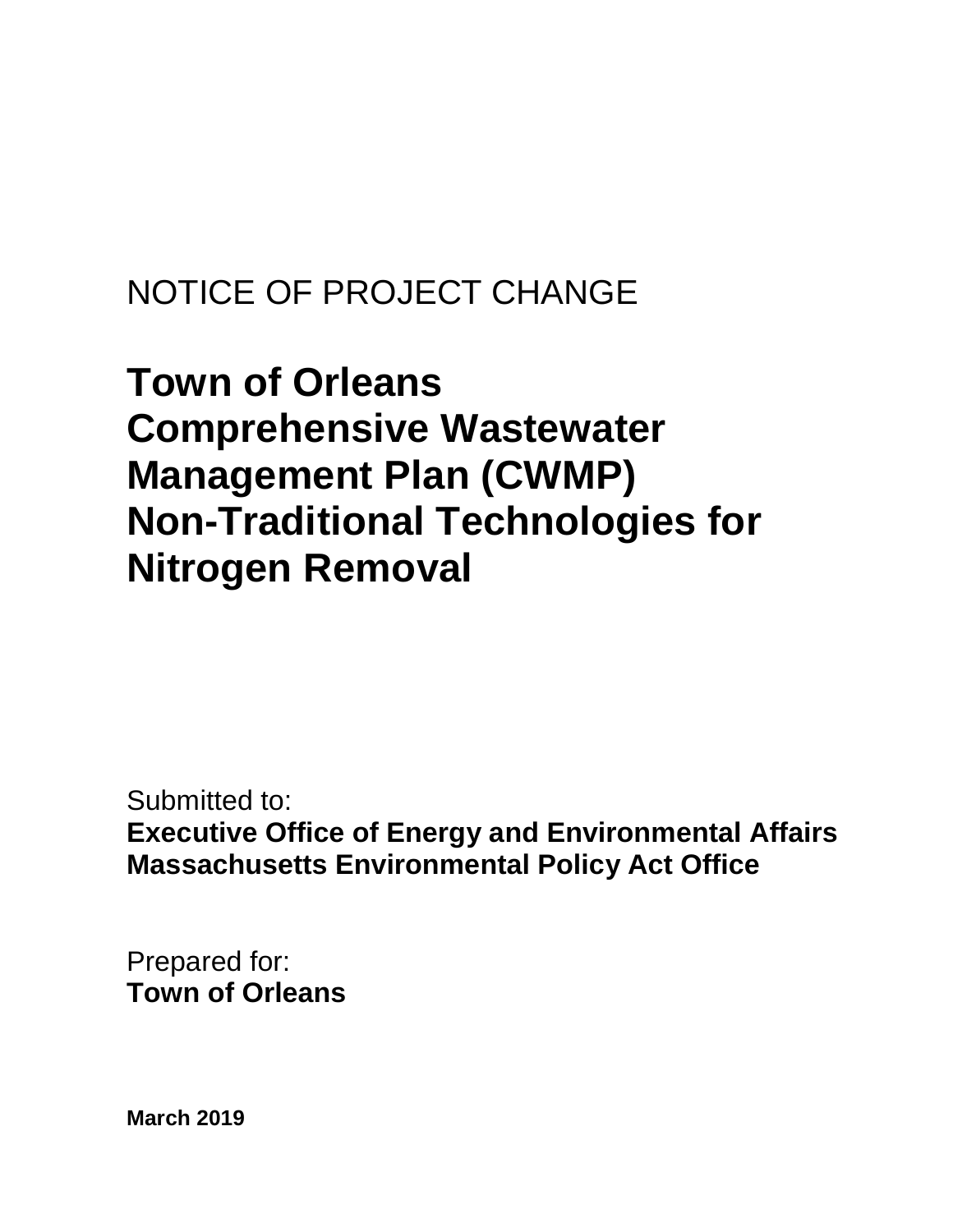### **TABLE OF CONTENTS**

#### LIST OF ATTACHMENTS

Attachment 1 – Previously Reviewed Proposed Build Condition Figure 1a: CWMP/SEIR Figure 11-1 - Location of Collection System Infrastructure and Treatment Facility Figure 1b: 2018 Downtown Service Area Collection System Layout Figure 1c: 2018 Wastewater Treatment & Disposal Facilities Attachment 2 - Orleans Water Quality Advisory Consensus Plan Attachment 3 - Demonstration Projects Implemented to Date Figure 3a: Location of Eldredge Park and Lonnie's Pond Figure 3b: PRB Demonstration Location of Eldredge Park Figure 3c: Location of Lonnie's Pond Aquaculture Figure 3d: Lonnie's Pond Telescoping Augers Figure 3e: Lonnie's Pond Floating Aquaculture Bags

Attachment 4 - Eldredge Park PRB Reports to Date

Attachment 5 - Lonnie's Pond 2016 and 2017 Annual Reports

Attachment 6 - Currently Proposed Build Condition: Lonnie's Pond Oyster Aquaculture Deployment Area

Attachment 7 - Previous MEPA Decisions

| Attachment 7a: 2011 Certificate of the Secretary of Energy and Environmental Affairs on the |
|---------------------------------------------------------------------------------------------|
| Single Environmental Impact Report                                                          |

- Attachment 7b: 2009 Environmental Notification Form
- Attachment 7c: 2009 Certificate of the Secretary of Energy and Environmental Affairs on the Expanded Environmental Notification Form
- Attachment 7d: 2018 Certificate of the Secretary of Energy and Environmental Affairs on the Notice of Project Change for Effluent Disposal

Attachment 8 – NPC Distribution List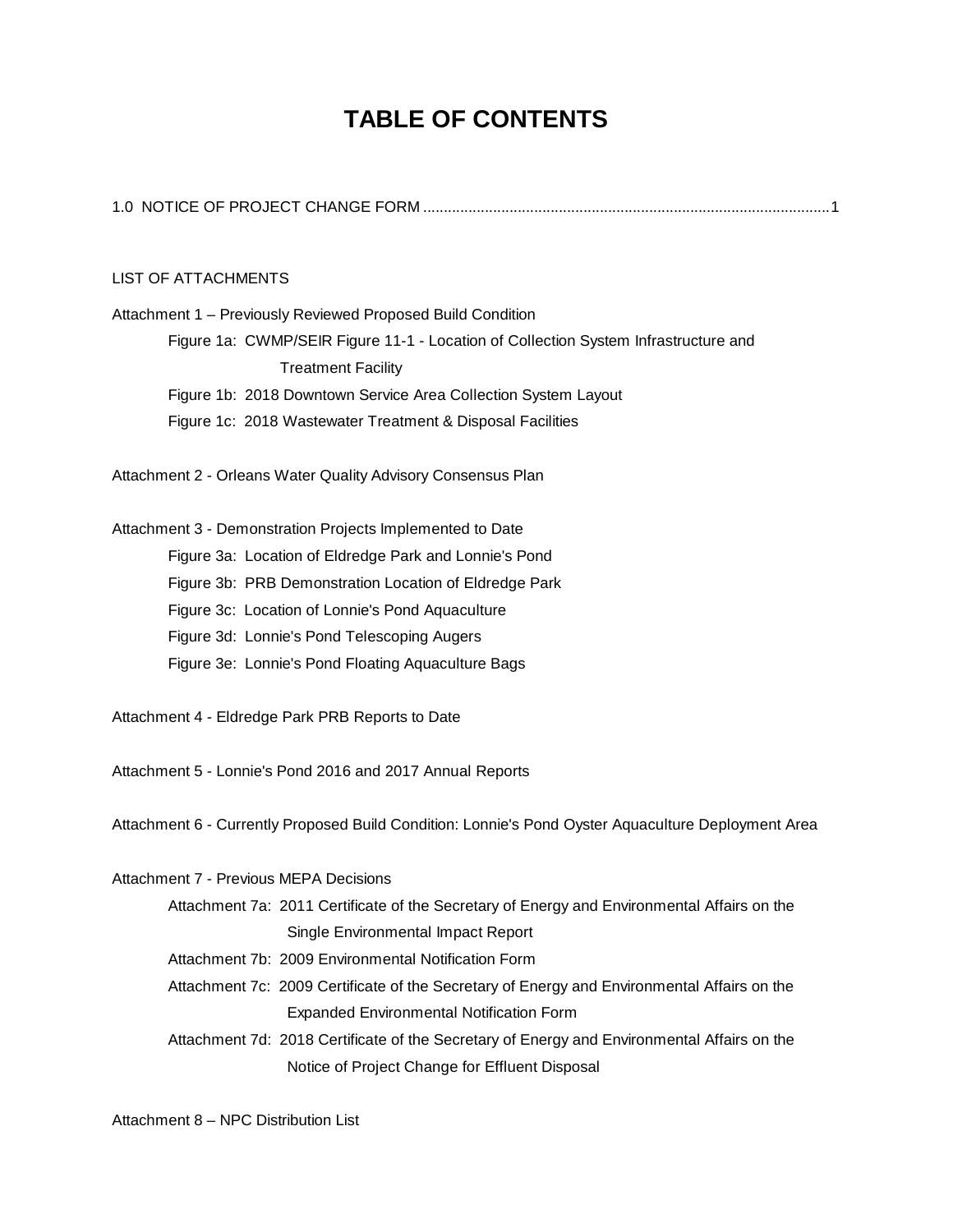### *Commonwealth of Massachusetts Executive Office of Energy and Environmental Affairs ■ MEPA Office*

*For Office Use Only Executive Office of Environmental Affairs*

MEPA Analyst:

## **Notice of Project Change**

Phone: 617-626-

**The information requested on this form must be completed to begin MEPA Review of a NPC in**

**accordance with the provisions of the Massachusetts Environmental Policy Act and its implementing regulations (see 301 CMR 11.10(1)).**

| EEA # 14414                                                                                                                                                                                                           |                                                        |                                  |                                          |  |
|-----------------------------------------------------------------------------------------------------------------------------------------------------------------------------------------------------------------------|--------------------------------------------------------|----------------------------------|------------------------------------------|--|
| Project Name: Orleans Comprehensive Wastewater Management                                                                                                                                                             |                                                        |                                  |                                          |  |
| Street Address: Herring Brook Way (Lonnie's Pond aquaculture), and Eldredge Park Way (PRB site)                                                                                                                       |                                                        |                                  |                                          |  |
| <b>Municipality: Orleans</b>                                                                                                                                                                                          |                                                        | Watershed: Cape Cod              |                                          |  |
| <b>Universal Transverse Mercator Coordinates:</b>                                                                                                                                                                     |                                                        | Lonnie's Pond:                   |                                          |  |
|                                                                                                                                                                                                                       |                                                        | Latitude: 41.782222              |                                          |  |
|                                                                                                                                                                                                                       |                                                        | Longitude: -69.976389            |                                          |  |
|                                                                                                                                                                                                                       |                                                        | <b>Eldredge Park:</b>            |                                          |  |
|                                                                                                                                                                                                                       |                                                        | Latitude: 41.770000              |                                          |  |
|                                                                                                                                                                                                                       |                                                        | Longitude: -69.989444            |                                          |  |
| Estimated commencement date: April 2020                                                                                                                                                                               |                                                        |                                  | Estimated completion date: December 2023 |  |
| Project Type: Wastewater Management                                                                                                                                                                                   |                                                        | Status of project design:        | 40-85 % complete                         |  |
| Proponent: Town of Orleans                                                                                                                                                                                            |                                                        |                                  |                                          |  |
| Street Address: 19 School Road                                                                                                                                                                                        |                                                        |                                  |                                          |  |
| <b>Municipality: Orleans</b>                                                                                                                                                                                          |                                                        | State: MA                        | Zip Code: 02653                          |  |
| Name of Contact Person: Jennifer Doyle-Breen                                                                                                                                                                          |                                                        |                                  |                                          |  |
| Firm/Agency: AECOM                                                                                                                                                                                                    |                                                        | Street Address: 250 Apollo Drive |                                          |  |
| Municipality: Chelmsford                                                                                                                                                                                              |                                                        | State: MA                        | Zip Code: 01824                          |  |
| Phone: 978-905-2968                                                                                                                                                                                                   |                                                        | Fax: 978-905-2101                | E-mail: Jennifer.doyle-                  |  |
|                                                                                                                                                                                                                       |                                                        |                                  | breen@aecom.com                          |  |
| With this Notice of Project Change, are you requesting:                                                                                                                                                               |                                                        |                                  |                                          |  |
| a Single EIR? (see 301 CMR 11.06(8))<br>a Special Review Procedure? (see 301CMR 11.09)                                                                                                                                | $\Box$ Yes $\boxtimes$ No<br>$\Box$ Yes $\boxtimes$ No |                                  |                                          |  |
| a Waiver of mandatory EIR? (see 301 CMR 11.11)                                                                                                                                                                        | □Yes ⊠No                                               |                                  |                                          |  |
| a Phase I Waiver? (see 301 CMR 11.11)                                                                                                                                                                                 | $\Box$ Yes $\boxtimes$ No                              |                                  |                                          |  |
| Which MEPA review threshold(s) does the project meet or exceed (see 301 CMR 11.03)?                                                                                                                                   |                                                        |                                  |                                          |  |
| 301 CMR 11.03(11)(b) Areas of Critical Environmental Concern (ACEC). Project within a designated ACEC.                                                                                                                |                                                        |                                  |                                          |  |
| Which State Agency Permits will the project require?                                                                                                                                                                  |                                                        |                                  |                                          |  |
| Massachusetts Division of Marine Fisheries (DMF) Certification of Aquaculture License<br>MassDEP Wetlands Protection Act Local Order of Conditions                                                                    |                                                        |                                  |                                          |  |
| Identify any financial assistance or land transfer from an Agency of the Commonwealth, including the Agency name and the amount of funding<br>or land area in acres:                                                  |                                                        |                                  |                                          |  |
| None for Aquaculture and PRB. The Town of Orleans applied for a \$45 million State Revolving Fund (SRF)<br>loan for sewering downtown, building the wastewater treatment plan, and building the pipeline for effluent |                                                        |                                  |                                          |  |

Effective January 2011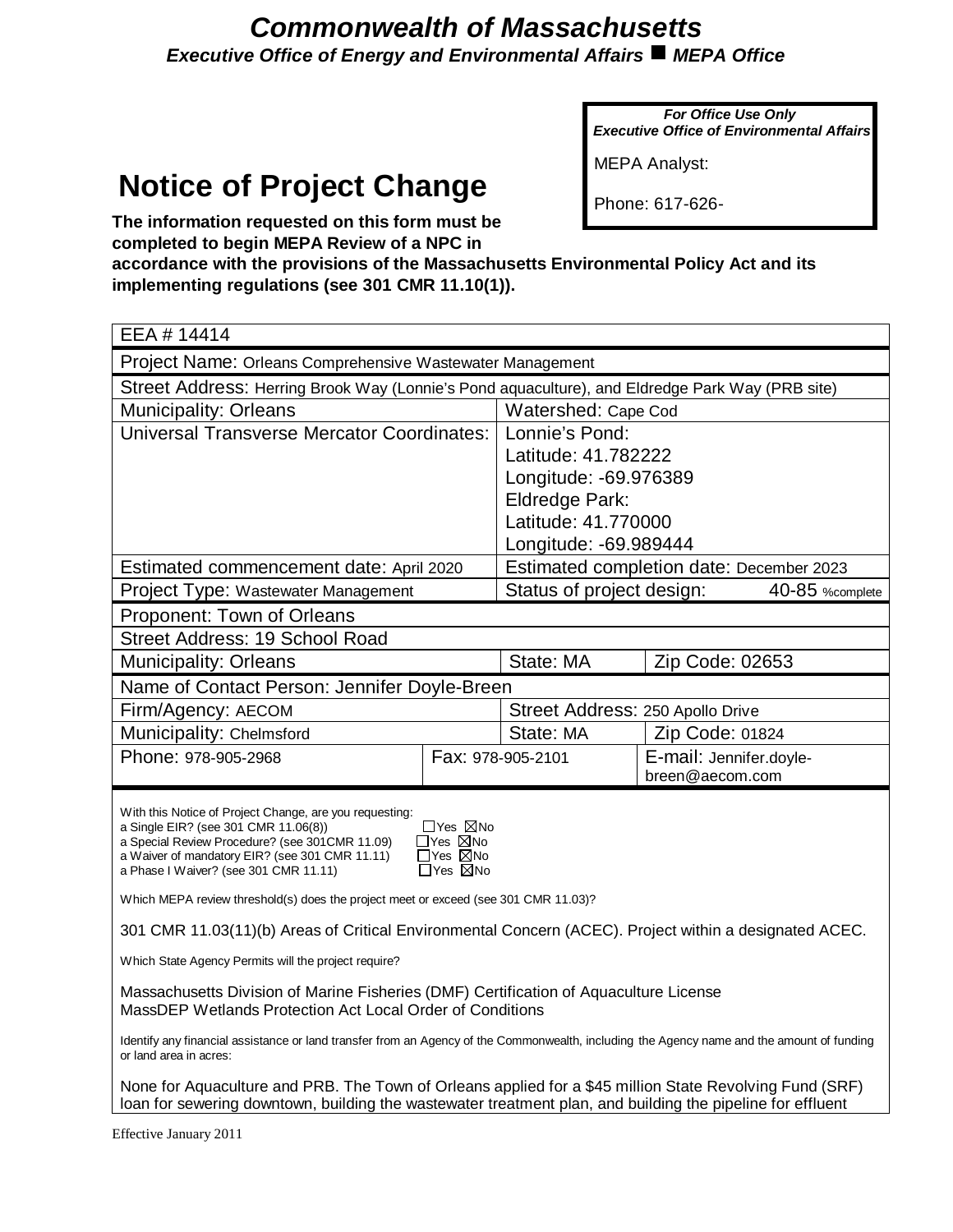disposal, and has been placed on the 2019 Intended Use Plan (IUP) for financing.  **PROJECT INFORMATION**

In 25 words or less, what is the project change? **The Town is evaluating the use of Alternative Technologies for nitrogen removal, including aquaculture, Permeable Reactive Barriers (PRBs), and Nitrogen Reducing Biofilters (NRBs).**

See full project change description beginning on page 3.

Date of publication of availability of the ENF in the Environmental Monitor: (Date: May 6, 2009)

| Was an EIR required?                                              | $\boxtimes$ Yes |  | $\Box$ No; if yes, |
|-------------------------------------------------------------------|-----------------|--|--------------------|
| was a Draft EIR filed? $\Box$ Yes (Date:                          |                 |  | $\boxtimes$ No     |
| was a Final EIR filed? □ Yes (Date:                               |                 |  | $\boxtimes$ No     |
| was a Single EIR filed? $\boxtimes$ Yes (Date: 12/2010) $\Box$ No |                 |  |                    |
|                                                                   |                 |  |                    |

Have other NPCs been filed?  $\triangledown$ Yes (Date:10/31/2018)  $\square$ No

If this is a NPC solely for lapse of time (see 301 CMR 11.10(2)) proceed directly to **ATTACHMENTS & SIGNATURES**.

#### **PERMITS / FINANCIAL ASSISTANCE / LAND TRANSFER**

List or describe all new or modified state permits, financial assistance, or land transfers not previously reviewed: **dd w/ list of State Agency Actions (e.g., Agency Project, Financial Assistance, Land Transfer, List of Permits)**

#### **Massachusetts Division of Marine Fisheries (DMF) certification of an aquaculture license was not originally envisioned as part of the project.**

Are you requesting a finding that this project change is insignificant? A change in a Project is ordinarily insignificant if it results solely in an increase in square footage, linear footage, height, depth or other relevant measures of the physical dimensions of the Project of less than 10% over estimates previously reviewed, provided the increase does not meet or exceed any review thresholds. A change in a Project is also ordinarily insignificant if it results solely in an increase in impacts of less than 25% of the level specified in any review threshold, provided that cumulative impacts of the Project do not meet or exceed any review thresholds that were not previously met or exceeded. (see 301 CMR 11.10(6)) **Yes No; if yes, provide an explanation of this request in the Project Change Description below.**

#### **FOR PROJECTS SUBJECT TO AN EIR**

If the project requires the submission of an EIR, are you requesting that a Scope in a previously issued Certificate be rescinded?

 $\Box$ Yes  $\Box$  No; if yes, provide an explanation of this request

If the project requires the submission of an EIR, are you requesting a change to a Scope in a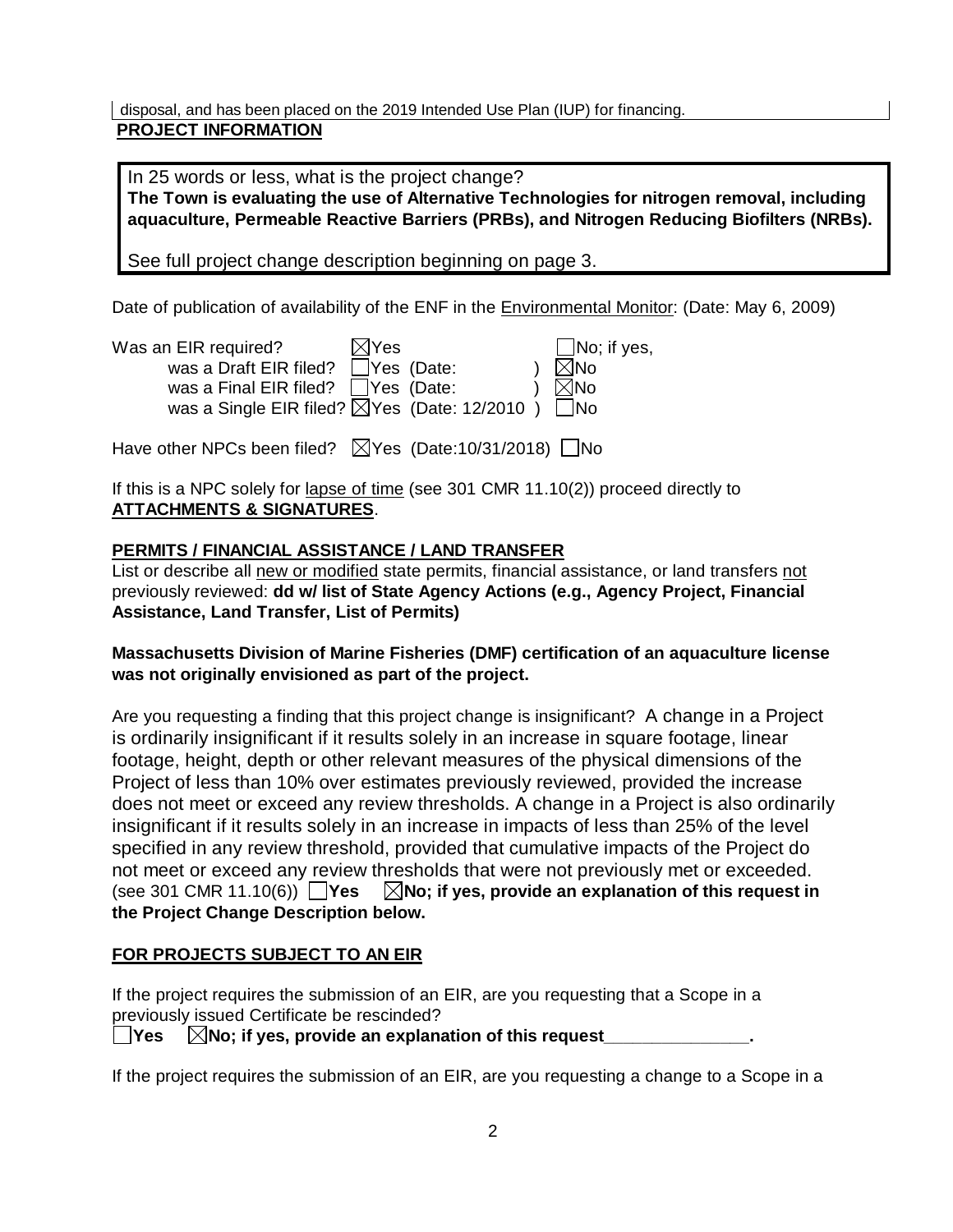previously issued Certificate?

**The**  $\Box$  **Yes**  $\Box$  No; if yes, provide an explanation of this request

#### **SUMMARY OF PROJECT CHANGE PARAMETERS AND IMPACTS**

| <b>Summary of Project Size</b>                            | <b>Previously</b> | <b>Net Change</b> | <b>Currently</b> |  |  |
|-----------------------------------------------------------|-------------------|-------------------|------------------|--|--|
| & Environmental Impacts                                   | reviewed          |                   | <b>Proposed</b>  |  |  |
| <b>LAND</b>                                               |                   |                   |                  |  |  |
| Total site acreage                                        | 27ac              | $+0.37$ ac*       | 27.37 ac         |  |  |
| Acres of land altered                                     | 1.6ac             | $0^*$             | 1.6ac            |  |  |
| Acres of impervious area                                  | 4 ac              | $\Omega$          | 4.0 ac           |  |  |
| Square feet of bordering vegetated<br>wetlands alteration |                   | $\overline{0}$    |                  |  |  |
| Square feet of other wetland alteration                   |                   | $+6$ sf           |                  |  |  |
| Acres of non-water dependent use of                       |                   |                   |                  |  |  |
| tidelands or waterways                                    |                   | $\Omega$          |                  |  |  |
| <b>STRUCTURES</b>                                         |                   |                   |                  |  |  |
| Gross square footage                                      | 59,200 sf         | $\overline{0}$    | 59,200 sf        |  |  |
| Number of housing units                                   | $\Omega$          | $\Omega$          | $\Omega$         |  |  |
| Maximum height (in feet)                                  | $25$ ft           | $\Omega$          | $25$ ft          |  |  |
| <b>TRANSPORTATION</b>                                     |                   |                   |                  |  |  |
| Vehicle trips per day                                     | 26                | $\Omega$          | 26               |  |  |
| Parking spaces                                            | 12                | $\overline{0}$    | 12               |  |  |
| <b>WATER/WASTEWATER</b>                                   |                   |                   |                  |  |  |
| Gallons/day (GPD) of water use                            | 640,000           | $\mathbf 0$       | 640,000          |  |  |
| <b>GPD</b> water withdrawal                               | 0                 | $\overline{0}$    | $\Omega$         |  |  |
| GPD wastewater generation/ treatment                      | 504,000 gpd       | $\overline{0}$    | 504,000 gpd      |  |  |
| Length of water/sewer mains (in miles)                    | 74.91 mi          | $\overline{0}$    | 74.91 mi         |  |  |

**\*Total site area is increasing due to addition of the aquaculture project at Lonnie's Pond. The PRB is a below-ground feature; there are no surface or physical features associated with the PRB installation. The emulsified vegetable oil is introduced via direct push injection and no physical structures remain in the ground after the injections. The only physical structures associated with the PRB are 42 2-inch diameter monitoring wells, which are all flush mounted and occupy less than one square foot of ground surface.**

Does the project change involve any new or modified:

1. conversion of public parkland or other Article 97 public natural resources to any purpose not in accordance with Article 97? **Yes No**

2. release of any conservation restriction, preservation restriction, agricultural preservation restriction, or watershed preservation restriction? **Yes No**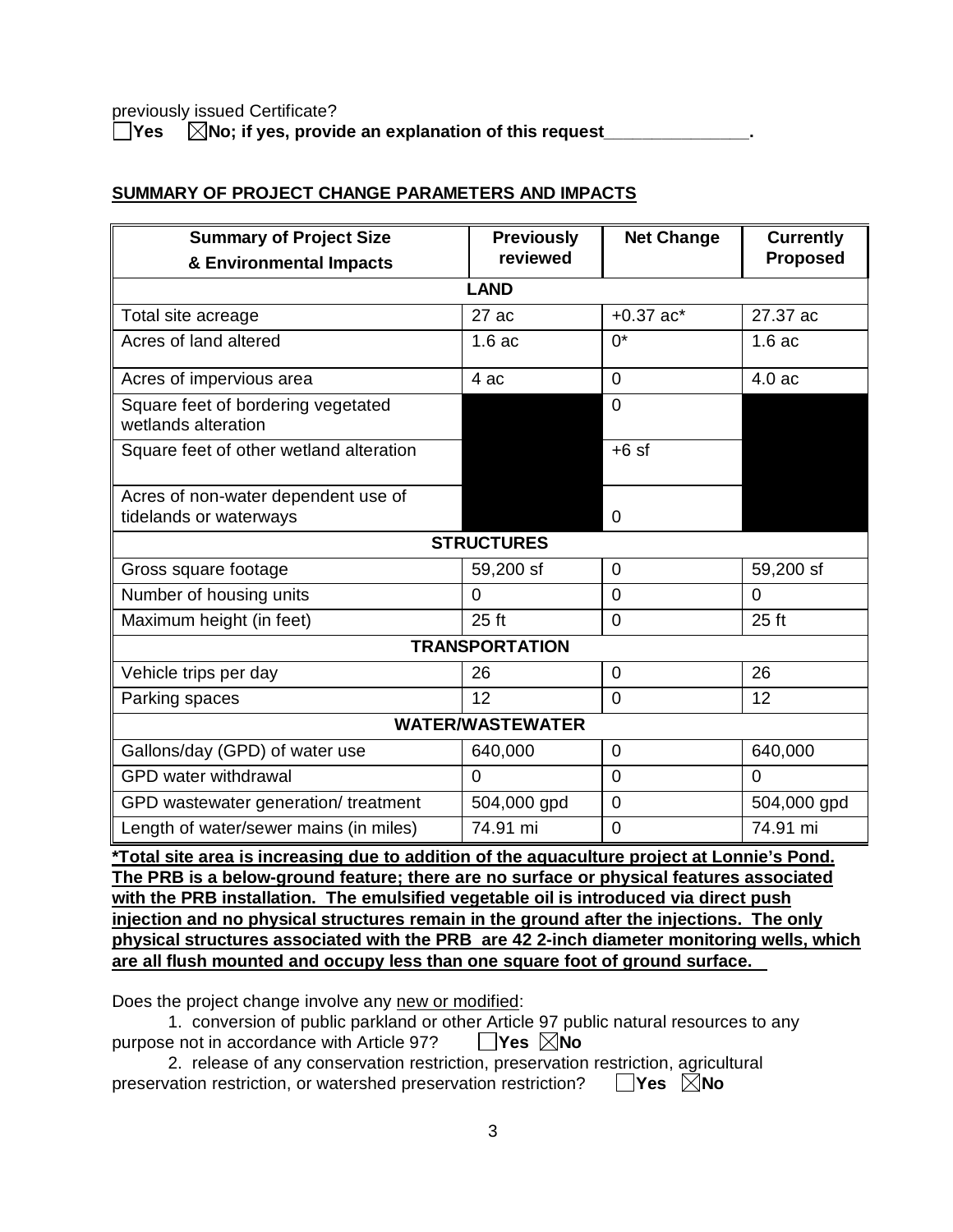3. impacts on Rare Species**? Yes No**

4. demolition of all or part of any structure, site or district listed in the State Register of Historic Place or the inventory of Historic and Archaeological Assets of the Commonwealth? **Yes No**

5. impact upon an Area of Critical Environmental Concern?  $\boxtimes$ **Yes**  $\Box$ No If you answered 'Yes' to any of these 5 questions, explain below:

**PROJECT CHANGE DESCRIPTION** (attach additional pages as necessary). The project change description should include:

(a) a brief description of the project as most recently reviewed

(b) a description of material changes to the project as previously reviewed,

(c) if applicable, the significance of the proposed changes, with specific reference to the factors listed 301 CMR 11.10(6), and

(d) measures that the project is taking to avoid damage to the environment or to minimize and mitigate unavoidable environmental impacts. If the change will involve modification of any previously issued Section 61 Finding, include a draft of the modified Section 61 Finding (or it will be required in a Supplemental EIR).

#### **(a) Brief description of the project as most recently reviewed**

The project described in the 2010 CWMP/SEIR included a 20-year phased construction of a wastewater collection system, new WWTF, and implementation of non-structural program elements to achieve reductions in nitrogen loadings to coastal embayments. In October 2018, a Notice of Project Change was submitted to MEPA to modify the effluent discharge location. The 2010 CWMP/SEIR Figure 11-1, Figure 1a in Attachment 1, illustrates the currently proposed, and most recently reviewed, build condition for sewer installation throughout the Town of Orleans. Figure 1b in Attachment 1 illustrates the detailed sewer system layout for the first phase of the project, as well as the effluent disposal location at Lots Hollow Road, which was described in the 2018 NPC approved by the Secretary of Environmental Affairs. Approximately 74 miles of sewer and a 0.64 million gallons per day (mgd) WWTF have been proposed to treat wastewater from 2,800 properties along Pleasant Bay, Town Cove, and the Nauset and Rock Harbor watersheds. The project described in the 2010 CWMP also included an adaptive management plan (AMP) to facilitate compliance with Total Maximum Daily Load (TMDL) requirements.

As described in the CWMP/SEIR and confirmed in the 2018 NPC, the proposed sewers would be located within existing roadway rights-of-ways. The Town's sewer project would not directly impact BVW resources, but sewer line routes may encroach in the 100-foot buffers of regulated wetland resource areas and result in temporary impacts to the wetland buffer zone area as well as Land Subject to Flooding (BLSF). The effluent disposal site is located at 32 Lots Hollow Road, which is located south of the Route 6 and Route 6A cloverleaf, approximately 4,840 feet (0.91 miles) from the WWTF on Overland Way. The effluent disposal site was evaluated through a hydrogeologic evaluation. A reserve effluent disposal site is located nearby at 43 Lots Hollow Road, as depicted in Figure 1c in Attachment 1. Based on site conditions, subsurface soils encountered, a wick loading test, and groundwater model results, a minimum of 500,000 gpd can be discharged at either Lots Hollow site.

#### **(b) Description of material changes to the project as previously reviewed**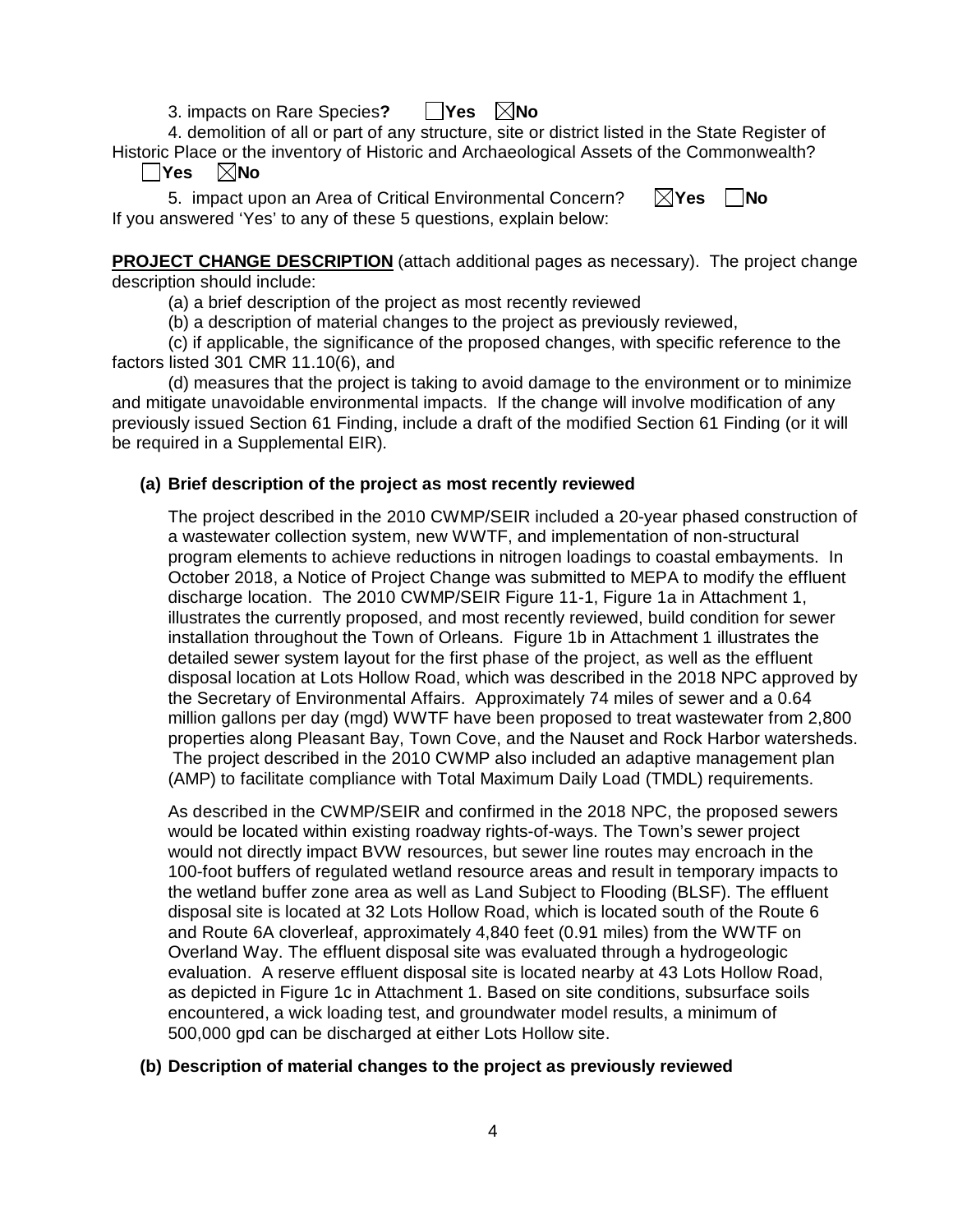The material changes to the project since it was previously approved by MEPA include:

- · Additional wastewater planning efforts since the 2011 CWMP approval, through the Town of Orleans' Water Quality Advisory Panel (OWQAP) and cooperative work with the Pleasant Bay Association
- · Non-Traditional (NT) Demonstration Projects for nitrogen removal and future Amended CWMP NPC
- · Lonnie's Pond private aquaculture operation
- · Pleasant Bay Watershed Permit issuance

These changes are described below.

#### **Wastewater Planning Efforts since 2011 CWMP Approval**

Since the CWMP was approved in 2011, the Town has allocated funds each year through the Town meeting process in order to advance the planning and implementation of agreed upon solutions and projects. Subsequent to the CWMP approval in 2011, the Cape Cod Commission (CCC) began to develop an update to the 1978 Water Quality Management Plan for the region in accordance with Section 208 of the federal Clean Water Act due to the impairment of water quality in coastal waters resulting from excess nitrogen. The 208 Plan Update identified a number of recommendations to improve water quality in coastal waters surrounding Cape Cod and identified potential alternative technologies to achieve improvements, such as aquaculture, floating constructed wetlands, permeable reactive barriers, and others. The update to the 208 Plan was approved by MassDEP and US EPA in 2015, and included a matrix of potential alternative approaches to achieving nitrogen reductions in coastal waters. The alternative approaches were identified as NT Technologies.

In 2014, the OWQAP was convened to achieve consensus and build widespread community support for a customized, affordable water quality management plan for the Town. The panel consisted of stakeholder representatives (Orleans Selectmen and representatives of engaged citizen constituencies) and liaisons from key Town boards and commissions, organizations, neighboring towns, and regional, state, and federal partners. Following the issuance and approval of the 208 Plan Update, the OWQAP began investigating alternative, NT Technologies as part of the solution to its wastewater management needs. Between 2014 and 2015, the OWQAP met numerous times to discuss potential Traditional and NT approaches to wastewater management. As part of this process, a written Consensus Agreement and associated Consensus Plan figure were developed in 2015 that identified a hybrid approach combining both Traditional and NT nutrient management technologies that would provide Orleans with an alternative, more cost effective strategy for managing wastewater and reducing nitrogen in the Rock Harbor, Nauset Marsh, Pleasant Bay, Namskaket, and Little Namskaket Watersheds. The Consensus Plan developed through the OWQAP is provided in Attachment 2.

The NT Technologies initially identified in the Consensus Plan include Permeable Reactive Barriers (PRBs), floating constructed wetlands, shellfish aquaculture, and coastal habitat restoration reefs. Since the development of the final Consensus Agreement and Plan, the OWQAP continued to meet and report on the progress of implementation until 2017.

#### **Non-Traditional Demonstration Projects and Future Amended CWMP NPC**

As indicated above, NT Technologies were identified in the OWQAP Consensus Plan as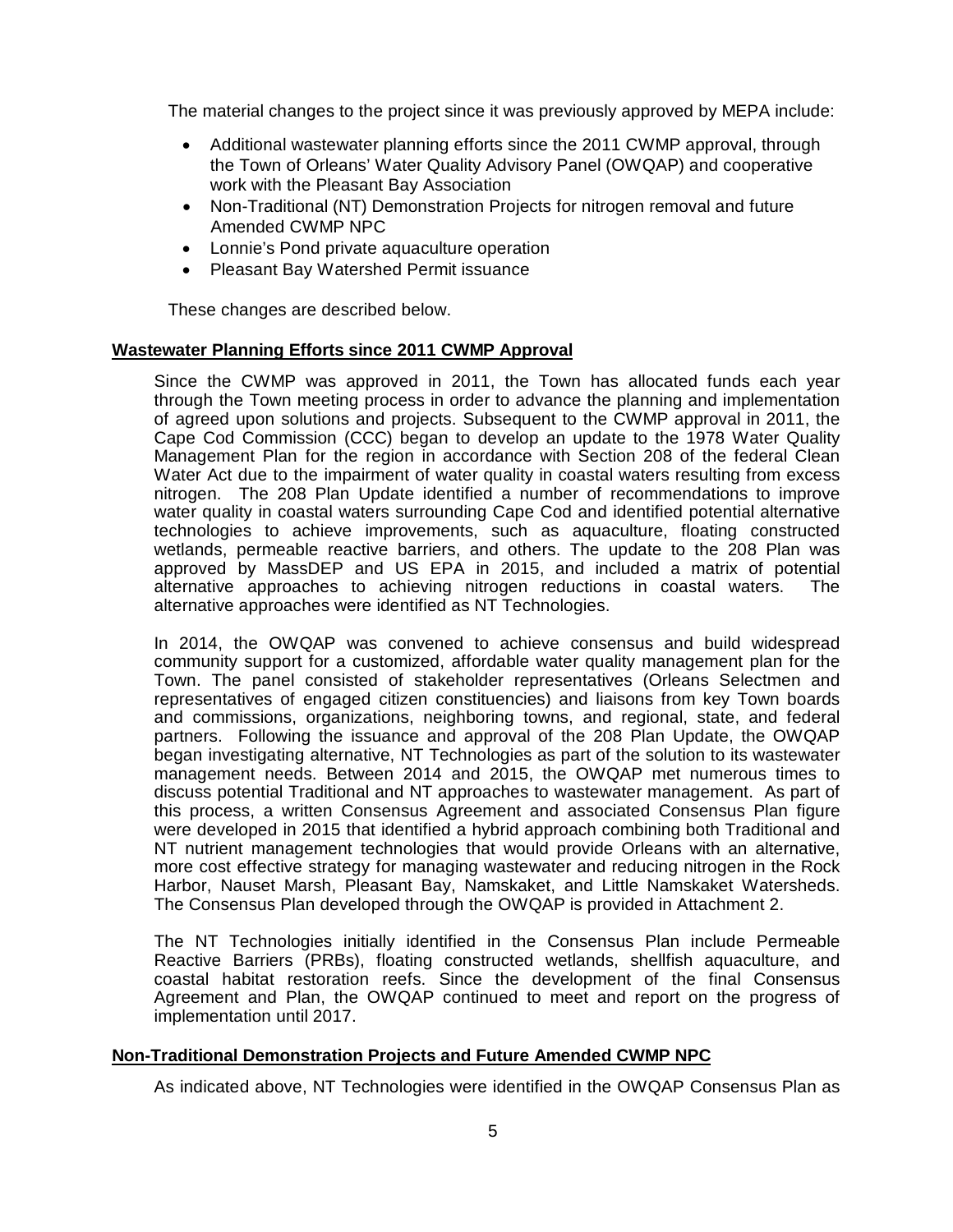a potential component of the Town's overall wastewater management solution. Of the NT Technologies originally identified and evaluated, PRBs and aquaculture were progressed to the Demonstration Project (DP) stage and have been implemented over the past few years (see Figure 3a). The results are currently under evaluation for fullscale implementation. However, no decisions have been made in regard to full-scale implementation as additional review and discussion with MassDEP is needed to confirm the amount of nitrogen removal credit that might be assigned to each NT Technology. Nitrogen Reducing Barriers (NRBs) have also been identified as a NT Technology that warrants further review and consideration through the implementation of a DP. Floating constructed wetlands were also considered, but it was determined that there are insufficient data available to verify the effectiveness of floating constructed wetlands for nitrogen removal in estuarine environments; thus, this technology is not being considered for implementation in Orlean's estuaries and embayments at this time.

For each DP, the Town plans to compile three years of nitrogen removal data for MassDEP review and request a determination at that time of whether the NT Technology could be assigned a nitrogen removal credit. If a nitrogen removal credit is agreed upon, then the Town may propose replacing part of the originally envisioned sewer area outlined in the 2010 CWMP with a combination of NT technologies. However, it is still premature for the Town to propose any change to the sewering plan outlined in the 2010 CWMP.

Each of the NT Technologies under consideration and the status of the NT DPs are briefly summarized below.

#### *Permeable Reactive Barriers (PRBs)*

There is one existing PRB DP at Eldredge Park, as illustrated in Figure 3b in Attachment 3. PRBs are a passive treatment technology, designed in this application to intercept and treat nitrate in groundwater through biological denitrification before groundwater reaches downgradient surface waters. The PRB treatment zone is located in the groundwater saturated zone below the water table, where amendments are added to form the PRB. PRBs are typically oriented perpendicular to the direction of groundwater flow and rely on the natural groundwater gradient to carry the contaminant through the PRB. The system is permeable because the amendments added are designed not to interfere with groundwater flow.

The PRB in-situ (in place in the ground) treatment method typically introduces a carbon food substrate into the groundwater, allowing naturally occurring microbes in the groundwater to consume the carbon substrate while respiring oxygen and creating anoxic (without oxygen) conditions favorable for denitrifying bacteria. Under anoxic or anaerobic conditions, maximum energy is gained by microbes using nitrate as an electron acceptor (denitrification reaction). Nitrate is the preferred electron acceptor to soil microbes after oxygen is consumed. This process of bacterial metabolism results in the conversion of nitrate to inert nitrogen gas and requires both anoxic conditions and sufficient food substrate for bacterial growth.

The PRB DP is oriented cross-gradient northwest to southeast, perpendicular to the northeasterly groundwater flow direction, and the PRB is approximately 110 feet long. During this demonstration test, direct-push methods were used place emulsified vegetable oil substrate in the subsurface as the carbon food source. Direct–push injection is a method of soil boring modified with a down-hole injection screen and tubing used for placement of organic carbon electron donor emulsified vegetable oil substrate.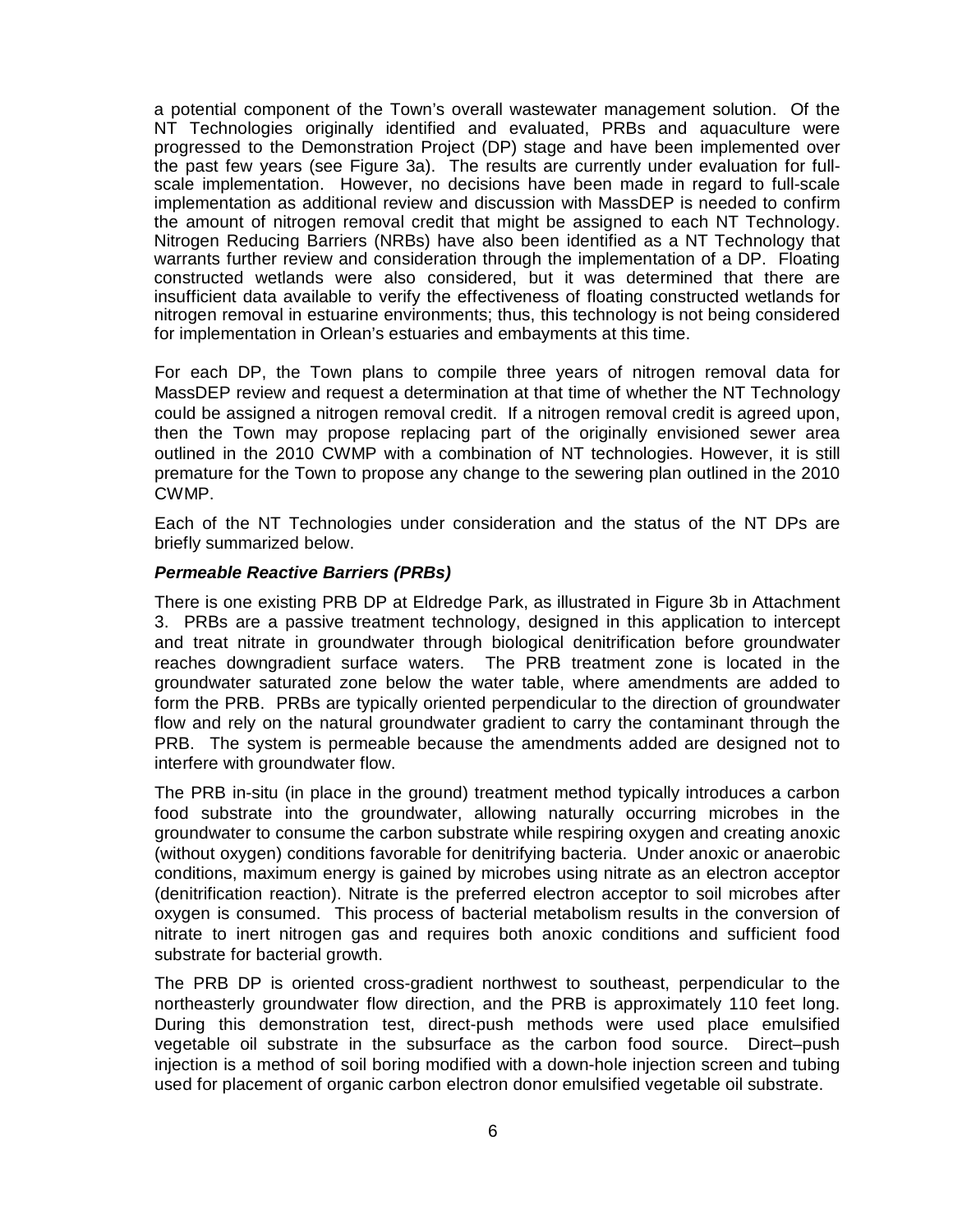The PRB is a below-ground feature. The direct-push injections are delivered at temporary injection points that are sealed following injection, and no physical structures remain in the ground after the injections. The only physical structures associated with the PRB are 42 2-inch diameter monitoring wells, which are all flush mounted and occupy less than one square foot of ground surface.

Injections were performed in November 2016. Quarterly sampling has been ongoing since January 2017 and is expected to be completed in late fall 2019. Monitoring results to date are reported in the quarterly monitoring reports included in Attachment 4. Data collected include the lateral and vertical movement of the emulsified vegetable oil through the ground, the extent of nitrogen reduction in the groundwater, and the migration path location of the groundwater plume. The Town is currently evaluating additional potential locations for PRBs; however, no final locations have yet been determined.

#### *Oyster Aquaculture*

The Town conducted an oyster aquaculture DP in Lonnie's Pond for three years, between 2016 and 2018, to evaluate nitrogen uptake under various oyster stocking density scenarios and to determine logistics of implementing oyster aquaculture. Lonnie's Pond, shown in Figure 3c in Attachment 3, was identified as the preferred location for the Town's first shellfish DP based on a few key factors, including: the Town's strong desire to improve the environmental conditions in the Town's terminal ponds, many of which include anoxic, muddy sediments; and the expected ability to monitor water quality and other impacts caused by shellfish in this semi-closed subembayment.

Nitrogen removal was evaluated both by monitoring change in nitrogen content in oysters from the beginning to end of the growing season each year, as well as removal through sediment denitrification. Results to date have indicated that there is some uncertainty regarding nitrogen removed through sediment denitrification; however, direct nitrogen uptake by the oyster biomass was well documented between 2016 and 2017 and consistent with nitrogen removal rates documented in other studies. Analysis of the 2018 data is currently underway.

A telescoping auger system, shown in Figure 3d in Attachment 3, was developed to keep the rectangular array of bags in a horizontally fixed location relative to the bottom as the tide moved through a range of over 4 feet on a daily basis, and a range of over 6 feet during storm surges. During the 2016 DP, this system constrained the corners of the field to a typical movement of under  $\pm 2$  feet and the center of the edges between augers to a typical movement of under ±4 feet. In addition to providing an orderly layout that facilitated monitoring of oyster growth, this dense array configuration kept the oysters in a more consistent physical location to facilitate denitrification studies. The bags were accessible by kayak for mainten[a](#page-10-0)nce and monitoring operations, and full rows of 17 bags could also be pulled out of the field for splitting or full field measuring operations.

A photograph of the 2017 oyster fields fully populated with bags is shown in Figure 3e in Attachment 3.

In Year 1 of the DP, approximately 200,000 First Year (Y1) and Second Year (Y2) oysters were deployed in Lonnie's Pond.<sup>1</sup> In Year 2, the combined number of Y1 and Y2 oysters

<span id="page-10-0"></span><sup>1.</sup> Y1 are those oysters beginning the year as seed oysters approximately 2 - 3 millimeters (mm) in size and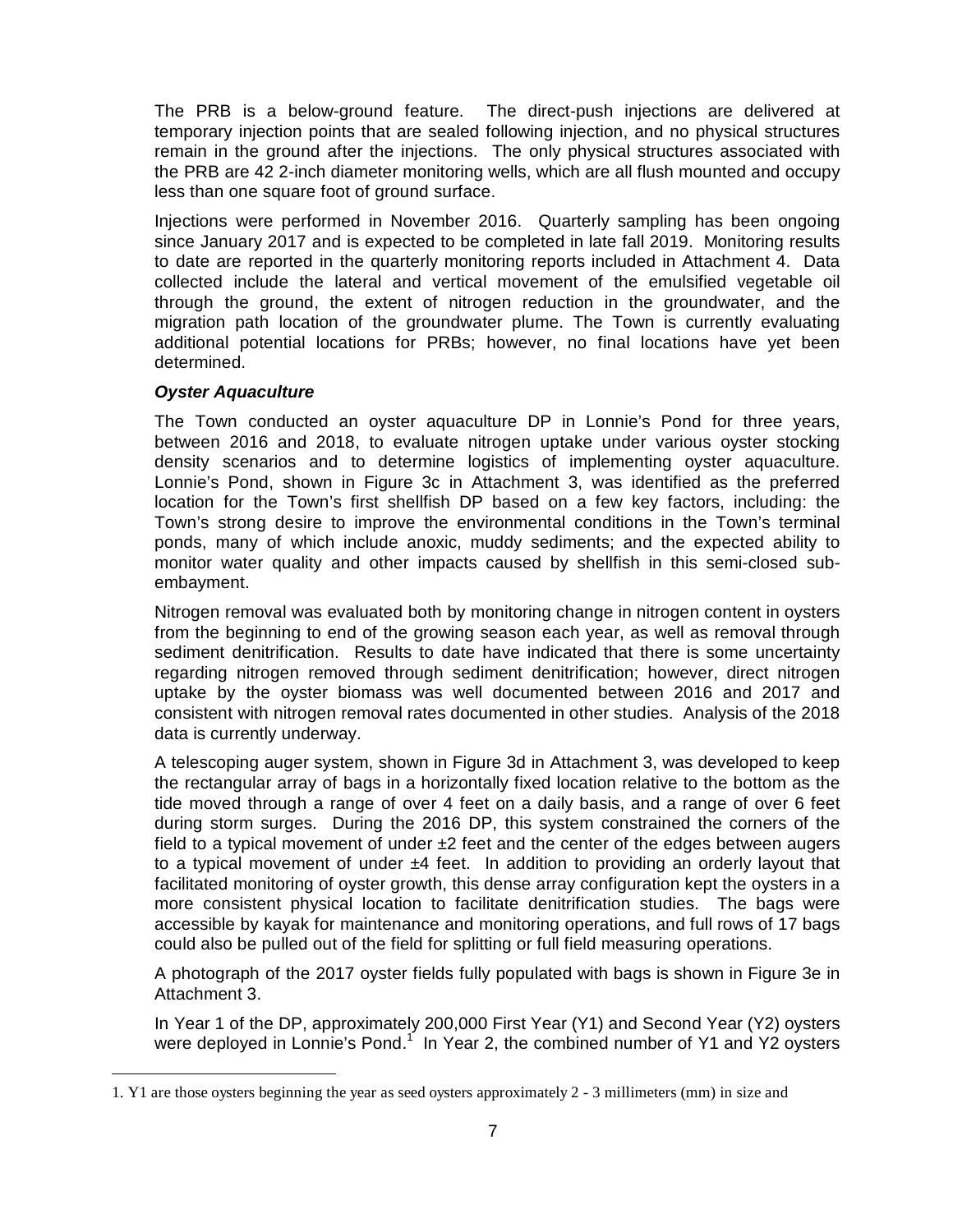was increased to approximately 600,000. The oysters were placed in floating bags with various stocking densities. Data from Year 1 (2016) and Year 2 (2017) of the DP indicate that the oysters in the project grew well and at a rate that is typical for Cape Cod oysters. The 2016 laboratory results indicated that the nitrogen content for Y1 and Y2 oysters was 10.5 percent and 10.3 percent, respectively. The results indicated that the DP removed 25.9 kilograms (kg) of nitrogen by uptake (increased biomass) in 2016 and 28.1 kg in 2017, thus showing favorable results in achieving nitrogen reduction via the use of shellfish to meet TMDL requirements and total nitrogen reduction targets. The 2016 and 2017 Annual Reports are provided in Attachment 5.

Year 3 (2018) of the DP was approximately twice as big as Year 2 (2017). This larger design facilitated evaluation of nitrogen uptake in adjacent high-density fields of Y2 oysters as well as mixed Y1-Y2 fields. In addition, the expanded layout involved installing an oyster field in the northeast part of the pond. In DP Year 3 (2018), a total of 2,040 6-millimeter (-mm) diamond mesh bags were distributed in four fields containing 510 bags each. Data analysis of the Year 3 nitrogen uptake is still underway.

The first three years of the aquaculture DP were conducted under the Town's municipal aquaculture permit. As a result, the oysters grown were not able to be sold. Instead, the Town put oysters of sufficient size out for harvest by residents. Smaller oysters that were not yet of harvestable size were traded to other Cape Cod towns in exchange for larger oysters and/or quahogs that were then made available to Orleans residents for harvest.

#### *Nitrogen Reducing Biofilters*

The NRB system is an innovative alternative for septic systems to reduce nitrogen concentrations from wastewater discharge. The system consists of a horizontal layer of sandy soils overlying a layer of sand mixed with finely ground wood that is dosed with septic tank effluent using a low pressure system. The technology was initially piloted at the Barnstable County Test Center and site-specific testing at individual lots was determined to be warranted. A site selection process is currently underway to identify locations for NRB DPs in Orleans; however, no sites have yet been selected.

#### **Lonnie's Pond Private Aquaculture**

While awaiting direction from MassDEP regarding nitrogen reduction credits that might be attributed to aquaculture operations, the Town has elected to contract with a third party to continue aquaculture operations at Lonnie's Pond in 2019 and potentially beyond. This new phase of the aquaculture DP will allow continued collection of nitrogen removal and water quality data. In the fall at the end of the oyster growing season, the oysters will be removed from Lonnie's Pond, and the aquaculture contractor will be responsible for determining a destination for the oysters outside of the watershed. The Aquaculture Contractor will be responsible for purchasing, transporting, installing, maintaining and removing the shellfish. Oysters will be grown in the same manner as conducted during the DP. A floating bag setup similar to that used in the DP is to be used, although the oyster density may be varied based on growth results.

Attachment 6 illustrates the configuration that will be used for the floating bags. During Year 1, the deployment will occupy an area of 0.37 acres (or 2% of the pond area). This area is the same surface coverage as utilized during the DP. During Years 2 and 3, the deployment area will remain 0.37 acres, but will shift to other locations within the overall

growing throughout one season. Y2 are those oysters that are in their second year of growth.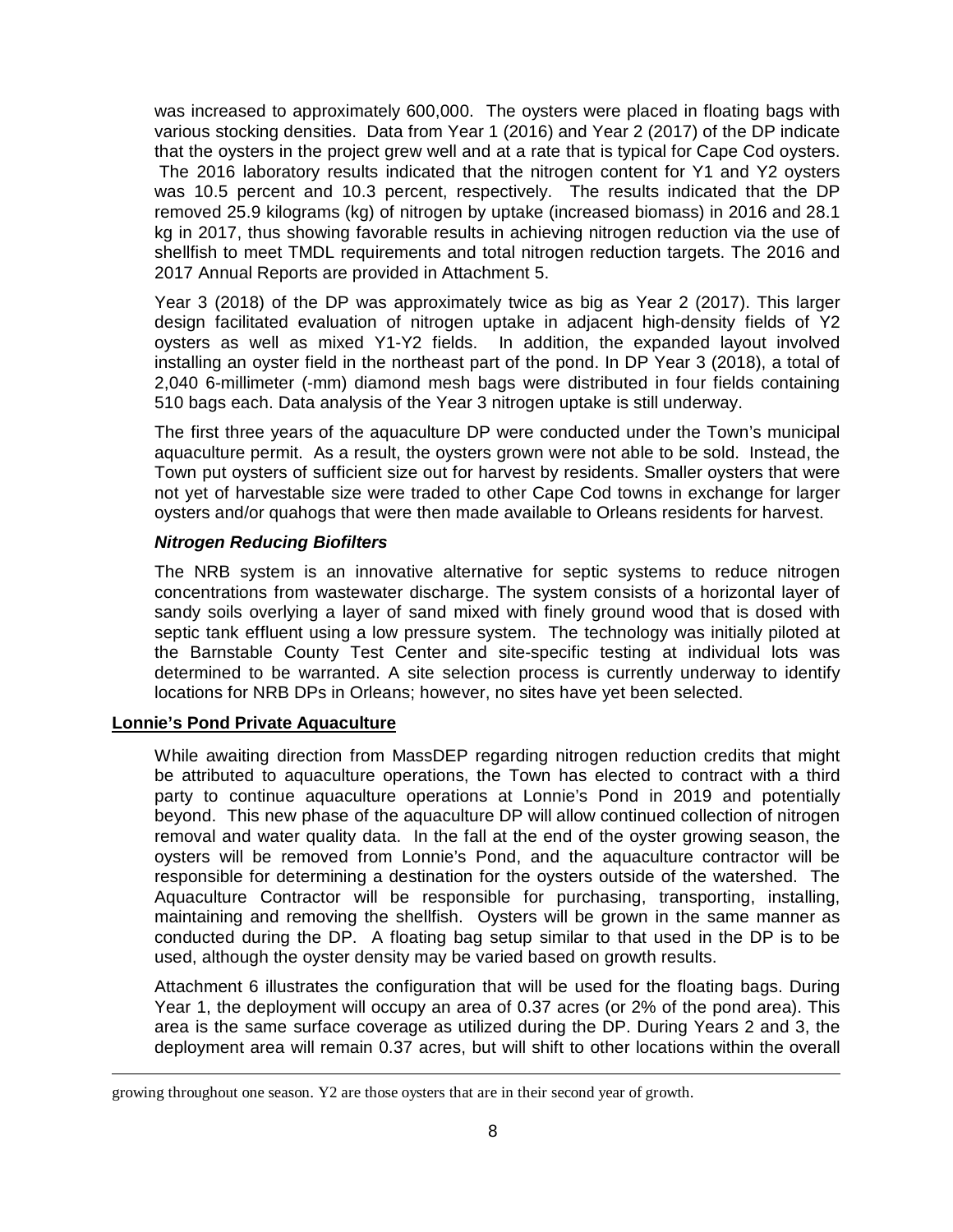deployment area, as shown in Attachment 6. Rotation of deployment areas will occur to encourage additional nitrogen reductions and avoid use of the same areas for more than two consecutive years. Deployment areas will be adjusted and reviewed annually based on the oyster count needed to attain nitrogen removal.

The Town is also procuring a monitoring contractor that will be responsible for weighing the oysters at the beginning and end of the deployment period, conducting nitrogen analyses of the oyster shell/tissue, and conducting water quality monitoring.

The key components of the contracted aquaculture operation are listed below.

- · The Aquaculture Contractor is expected to produce greater than 23,400 kg of net increase in weight of oysters over the time that the oysters are grown in Lonnie's Pond. Based on DP results, this amount of oysters should remove 75 kg of total nitrogen. To accomplish this goal, approximately 5.5 million 2- to 3-mm Year 1 seed oysters will be deployed in Lonnie's pond by June 1 in floating spat bags. Subsequent to initial deployment, the best growing oysters will be transferred to 2,040 6-mm mesh bags, such that there will be 1,000 oysters per bag.
- · Oysters will be maintained over the growing season and removed in the late fall, when they will be transferred to a location outside of the watershed for growth to market/harvestable size and sale.
- · The Aquaculture Contractor will use the gear from previous years, supplied by the City. Any additional gear necessary beyond what is provided from previous years for oyster aquaculture will be procured or fabricated by the Aquaculture Contractor, but will be black to minimize visual impacts.
- · The deployment areas are not accessible by foot and will instead be accessed by kayaks or other small craft, similar to the access method implemented during the DP.
- · The Aquaculture Contractor will develop a plan for restoring shellfish if significant numbers of oysters die or are lost before August 1 in any given year, including the time needed for re-deployment.
- · A response to any catastrophic events (e.g., significant shellfish die-off, anticipated weather event, or significant gear destruction) will be coordinated with the Town and Monitoring Contractor.
- · Gear will be installed in the spring and removed in late fall, with gear removed by two weeks after the oysters are moved each year, but no later than December 15, except with permission of the Orleans Natural Resource Manager (or designee).
- · Oysters must be certified disease-free prior to removal from Lonnie's Pond. Permission must be obtained from Massachusetts Division of Marine Fisheries (MassDMF) and the Orleans Natural Resource Manager (or designee) to move the oysters to a new site.
- The Contractor must notify the Town of any survival or growth concerns, including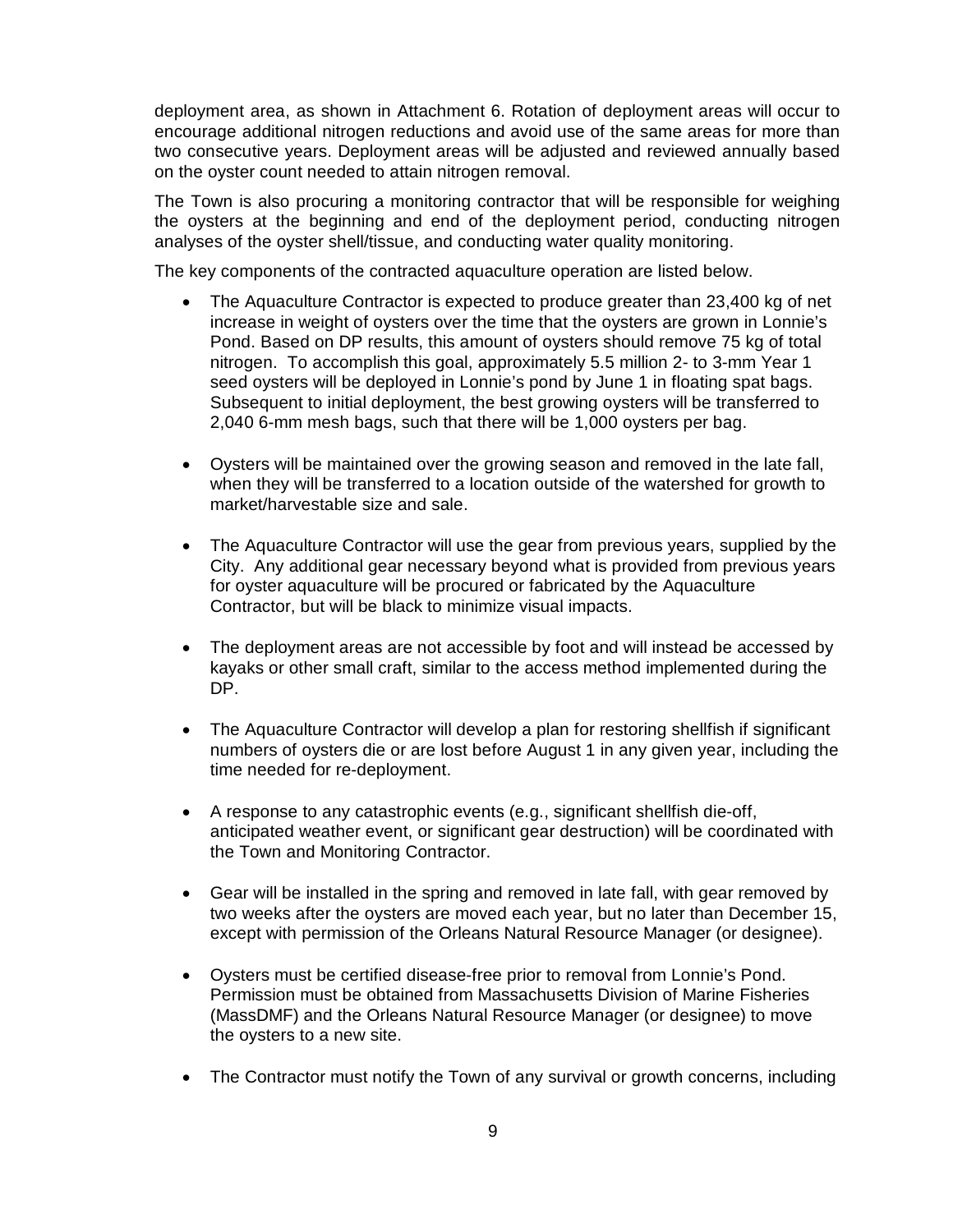signs of disease.

- · A commitment has been made to address abutters' concerns, including visual impacts, minimizing noise, restricting work hours, and restricting vehicle parking to only one vehicle and trailer at the Lonnie's Pond boat ramp. Prior to each deployment, a meeting with the Aquaculture Contractor and abutters will be held so that any concerns can be voiced.
- · The selected Aquaculture Contractor is scheduled to meet with the Board of Selectmen in late March 2019 to seek approval of an aquaculture license from the Town. Subsequently, the Aquaculture Contractor will seek a Division of Marine Fisheries certification of the Town license.
- The Aquaculture Contractor is responsible for obtaining approval for the project by filing an Army Corps of Engineers Pre-Construction Notification Form as well as either a Notice of Intent (NOI) or Request for Determination of Applicability (RDA) with the Orleans Conservation Commission.
- · The Monitoring Contractor will submit a Lonnie's Pond Nitrogen Management Quality Assurance Project Plan (QAPP) to the Town and, following Town review, to MassDEP for approval to confirm MassDEP acceptability of results for TMDL compliance. The Monitoring Contractor will also be responsible for preparing both a Semi-Annual Technical Memorandum and a Lonnie's Pond Aquaculture/TMDL Annual Report.
- · Water quality grab sampling will be conducted every two weeks between June 15 and September 15 in each of the three years. It is envisioned that volunteers will continue to collect this portion of the Lonnie's Pond sampling. Collected grab samples will be assayed for the following parameters: nitrate+nitrite, ammonium, total dissolved nitrogen, particulate nitrogen, ortho-phosphorus, chlorophyll a, pheophytin a, and particulate carbon.
- · Field measurements for total depth, temperature, dissolved oxygen, and clarity/Secchi will be recorded in the center of Lonnie's Pond.
- · Two continuous monitoring devices will be installed at two depths (0.5 meters and 3.5 meters). Both devices will have the following probes: dissolved oxygen, depth, salinity, temperature, and chlorophyll-a. The devices will be installed in late May/early June and removed in September to coincide with the critical compliance period. The device will be programmed to record readings every 15 minutes.
- · At the beginning of the growing season, the Aquaculture Contractor will coordinate with the Monitoring Contractor to measure the total weight and estimate the total population of oysters deployed in Lonnie's Pond. At the end of the growing season, the Aquaculture Contractor will coordinate with the Monitoring Contractor to weigh all the oysters as they are removed from Lonnie's Pond.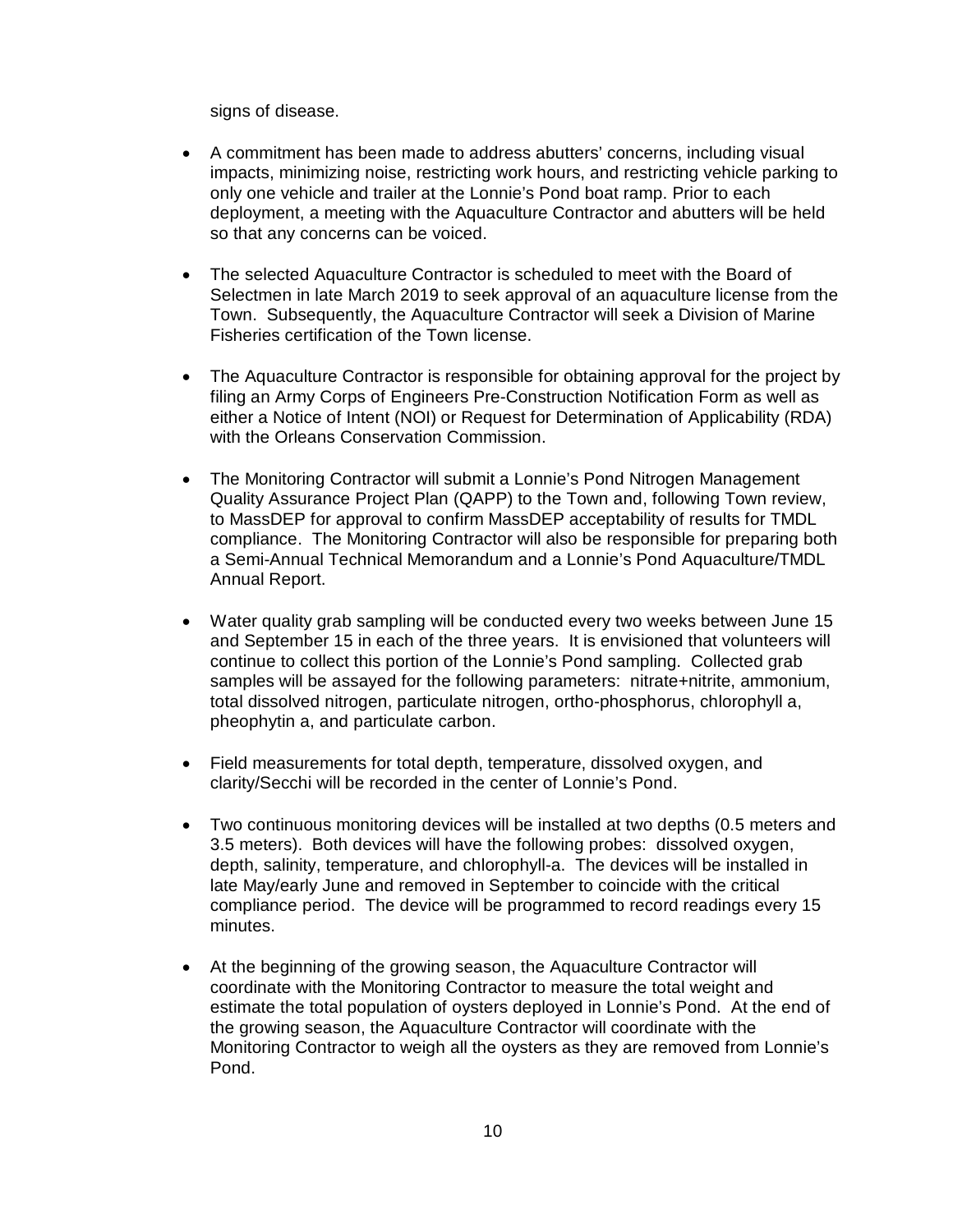· Shellfish sampling will be conducted by the Monitoring Contractor to measure the amount of nitrogen retained and removed through removal of oysters at the end of each growing season. A representative sample of one hundred (100) shellfish will be collected, weighed, and analyzed for nitrogen twice during the shellfish season in batches of no more than 10 oysters, once at the beginning of the growing season prior to deployment and once at the end of the growing season. Comparison of the nitrogen content in the pre- and post-growing season samples combined with the weight and post-growing count will determine the amount of nitrogen removed by shellfish in Lonnie's Pond.

#### **Pleasant Bay Watershed Permit**

Lonnie's Pond is a terminal pond located in the upper reaches of Pleasant Bay (see Figure 3c in Attachment 3) and is subject to the MassDEP 2007 total maximum daily load (TMDL) requirement for nitrogen, as outlined in the May 2007 report titled *Final Pleasant Bay System Total Maximum Loads for Total Nitrogen.* Pleasant Bay is the largest estuary on Cape Cod, and is within the designated Pleasant Bay Area of Critical Environmental Concern (ACEC). The Pleasant Bay system is located in multiple municipalities, including Orleans, Chatham, Brewster and Harwich. These communities have joined together to form the Pleasant Bay Alliance (PBA), which has been working to identify nitrogen loading to Pleasant Bay from each municipality and associated nitrogen reduction strategies. In 2018, the PBA developed the *Pleasant Bay Targeted Watershed Management Plan* (TWMP, May, 2018), which documents the mitigation measures that each municipality plans to implement to reduce its share of nitrogen contribution to Pleasant Bay, in accordance with TMDL requirements. One of the ongoing projects identified in the 2018 TWMP is oyster aquaculture in Lonnie's Pond.

In August 2018, MassDEP issued a Watershed Permit authorizing work needed to implement the recommendations in the TWMP in order to achieve water quality improvements and habitat restoration goals developed by the PBA. The 2018 MassDEP permit is the first Watershed Permit issued in the Commonwealth. The Watershed Permit establishes performance standards and timeframes under an adaptive management framework for many of the actions outlined in the TWMP, including aquaculture at Lonnie's Pond. The Watershed Permit identifies that nitrogen removal credit will be based on the following:

- 1. Tracking of oysters harvested and their wet weights
- 2. Sampling of harvested oysters to determine average dry weight and nitrogen content
- 3. Water quality sampling with analysis for temperature, salinity, transparency, alkalinity, nitrogen species (nitrate, ammonia, total Kjeldahl nitrogen, dissolved organic nitrogen, particulate organic nitrogen), chlorophyll-a, pheophytin-a, and dissolved oxygen

The Watershed Permit indicates that the monitoring data should be included in an annual reporting of nitrogen removal activities, and that the first four years of data should be summarized in a report that presents the data and nitrogen load reduction that has occurred, based on harvested oyster weight and associated average nitrogen content. In addition, the load reduction estimates shall be supported by data showing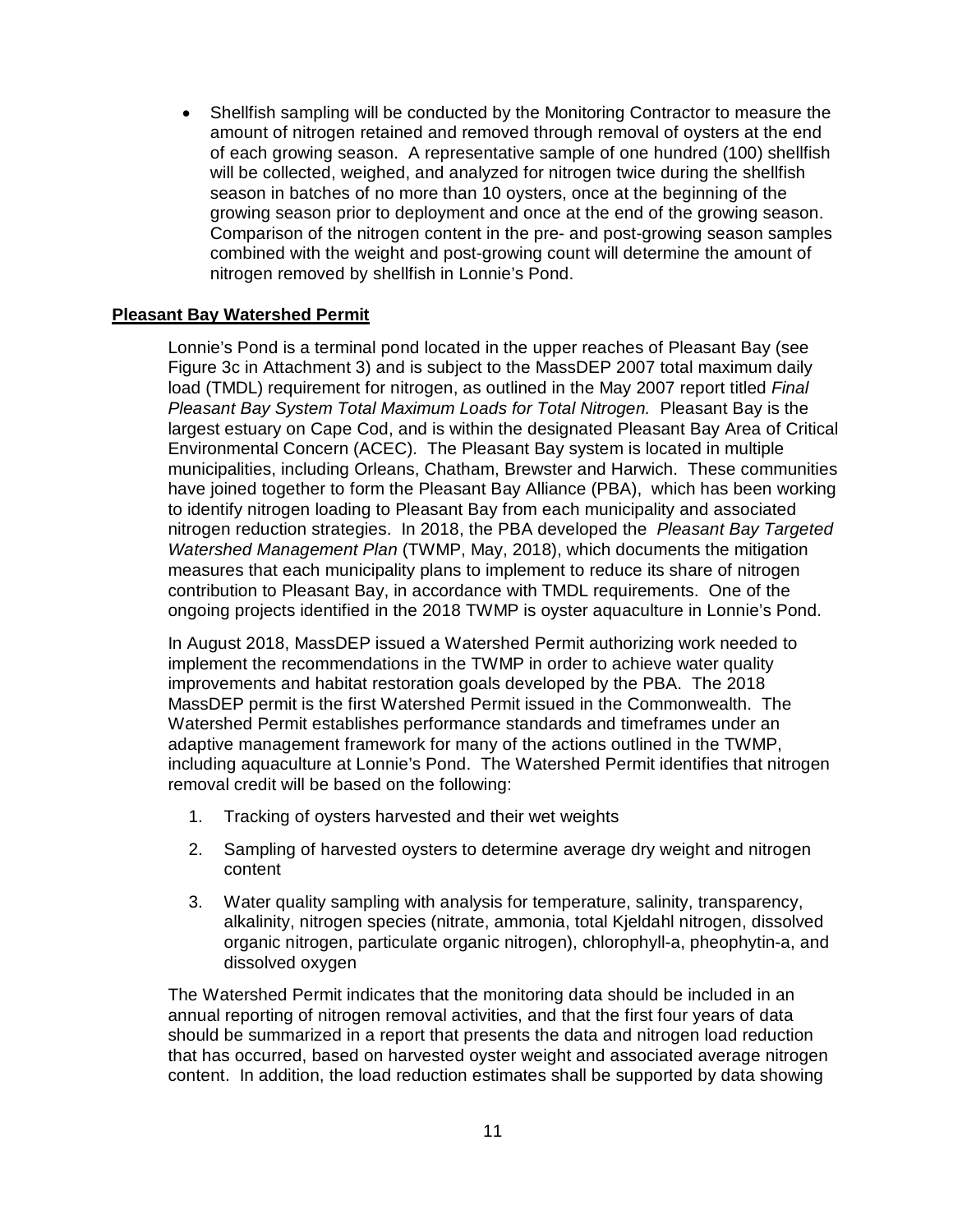improvements in water quality based on sampling results. The Town of Orleans plans to submit monitoring data to MassDEP as required by the Watershed Permit in order to gain consensus regarding a nitrogen removal credit for aquaculture. After this consensus is reached with MassDEP, the Town would then be in a position to propose implementation of full-scale aquaculture for TMDL compliance, if appropriate, and potentially reduction in the areas identified for sewering in the 2010 CWMP.

#### **(c) If applicable, the significance of the proposed changes, with specific reference to the factors listed in 301 CMR 11.10(6)**

Since the proposed change involves additional project sites and a new permit not previously anticipated, this NPC is not requesting a Determination of Insignificance and therefore the factors listed 301 CMR 11.10(6) have not been evaluated in detail. As indicated above, the PRB DP does not trigger any MEPA review thresholds or require any state permits. The impacts of the Lonnie's Pond Aquaculture project have been described above. NRB locations have not yet been determined; however, no impacts to protected resources are anticipated.

#### **(d) Measures that the project is taking to avoid damage to the environment or to minimize and mitigate unavoidable environmental impacts. If the change will involve modification of any previously issued Section 61 Finding, include a draft of the modified Section 61 Finding (or it will be required in a Supplemental EIR).**

The previously reviewed CWMP/SEIR and 2018 NPC identified measures to avoid damage to the environment or minimize and mitigate unavoidable environmental impacts, as summarized below. The addition of Lonnie's Pond aquaculture will not involve modification of any previously issued mitigation measures or Section 61 Finding. Mitigation measures that will be employed either during the construction period and once the facility is operational include:

- Restricting sewer construction work to the period of October to May to avoid periods of high traffic;
- · Segmenting sewer work on public streets to avoid protracted closures;
- · Designing sewer lines and pump station to avoid floodplains and to minimize encroachment on the buffers of wetlands and other protected resource areas;
- Restricting work hours on construction sites near residential areas;
- Requiring contractors to implement dust control measures;
- · Erosion and siltation controls at all construction sites as part of site-specific stormwater management plans;
- Compliance with all terms of Orders of Conditions for work in wetland buffers;
- · Installation of odor and noise control systems on operating equipment and facilities;
- · Implementation of policies that restrict potential odor-generating activities to times of the day with the least impact;
- · Compliance with applicable standards for construction activities near historic structures;
- · Facility siting to avoid, minimize, and mitigate impacts to habitat of rare and endangered species, including compliance with all NHESP conditions;
- · Facility site design to include vegetated berms and to maximize natural buffers;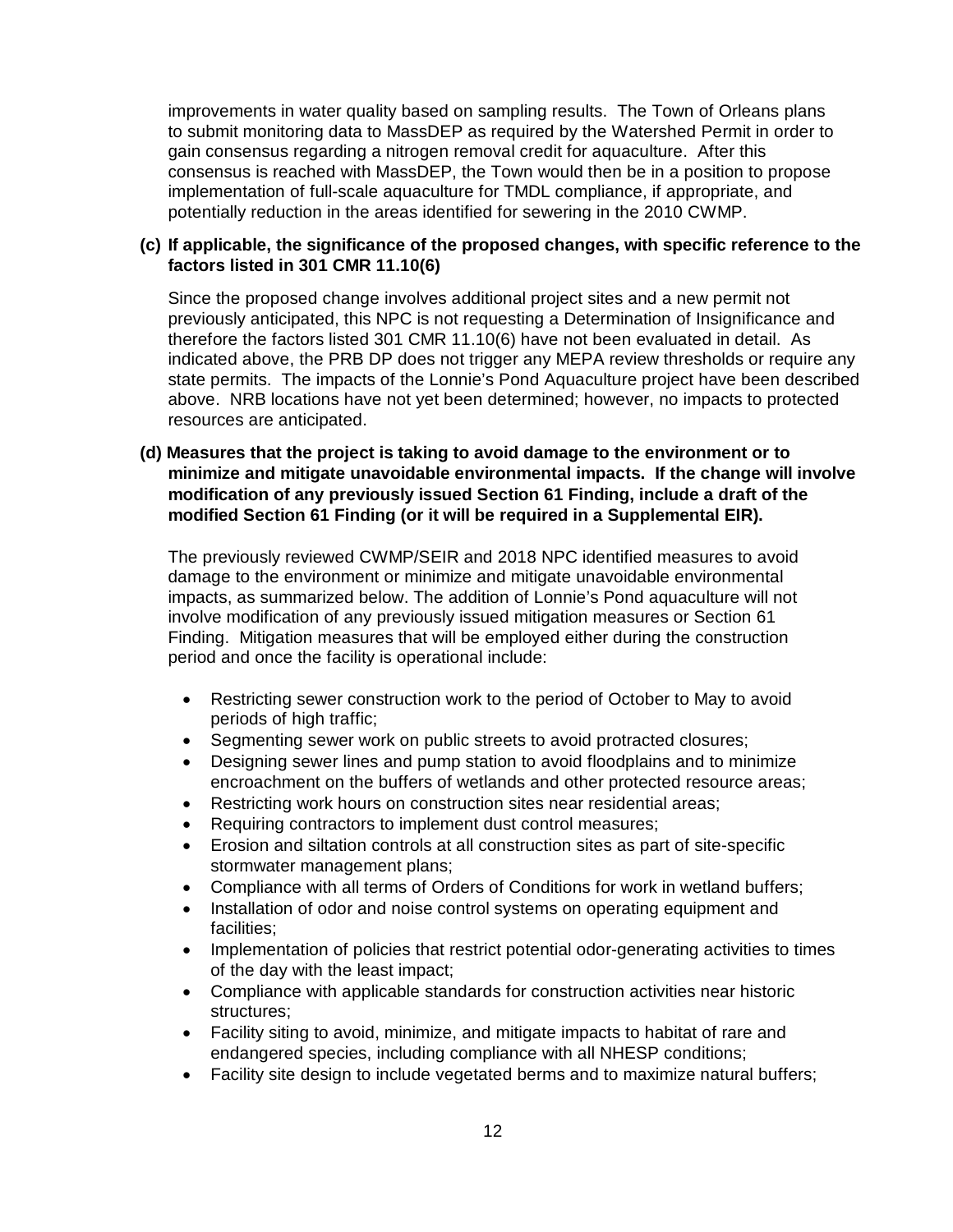- · Selection of wastewater treatment equipment to minimize energy use and maximize nitrogen removal; and
- · Adoption of bylaws and regulations to ensure a "growth neutral" program.

Additional mitigation measures that will be implemented specifically at Lonnie's Pond include:

- · Work to address abutters concerns as much as possible, including visual impacts, minimizing noise, restricting work hours, and minimizing vehicle parking at the boat ramp. It is anticipated that as in the DP, use of the boat ramp will be restricted to one side of the ramp and that black floating mesh bags will be used to minimize visual impacts.
- · Minimize impacts to the substrate (fill) by the use of narrow diameter telescoping pole anchors. These anchors occupy much less area of the substrate than blocks.